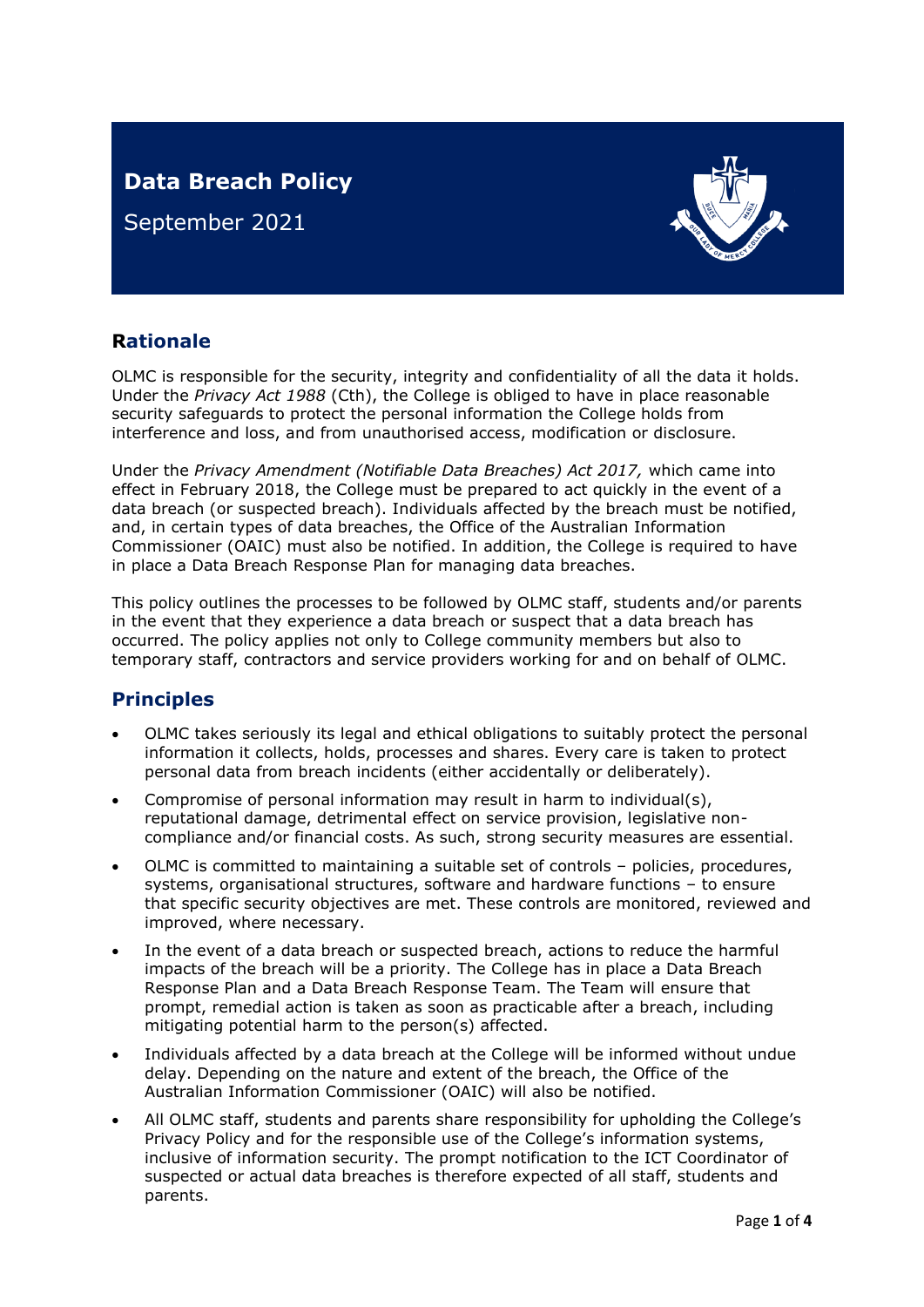# **Definitions**

#### **Data Breach**

A data breach is any event that has caused or has the potential to cause unauthorised access to personal information held by the College in any format. A data breach may be caused by malicious action (by an external or insider party), human error, or a failure in information handling or security systems.

Examples of data breaches include:

- the disclosure of confidential data to unauthorised individuals;
- loss or theft of portable devices or equipment containing identifiable personal, confidential or sensitive data;
- loss or theft of paper records;
- inappropriate access controls allowing unauthorised use of information;
- suspected breach of the College's IT security and Acceptable Use policies;
- attempts to gain unauthorised access to computer systems, e.g. hacking;
- records altered or deleted without authorisation from the data 'owner';
- viruses or other security attacks on IT equipment systems or networks;
- breaches of physical security, e.g. forcing of doors or windows into a secure room or filing cabinet containing confidential information;
- confidential information left unlocked in accessible areas;
- insecure disposal of confidential paper waste;
- leaving IT equipment unattended when logged-in to a user account without locking the screen to stop others accessing information;
- publication of confidential data on the Internet and social media sites;
- accidental disclosure of passwords;
- inadequate de-commissioning of office furniture (e.g. filing cabinets);
- misdirected emails or faxes containing identifiable personal, confidential or sensitive data.

#### **Harm**

Harm refers to the potential or actual impacts of a data breach on individuals, whether it is harm to their physical or mental wellbeing, financial loss, or damage to their reputation. Harm also refers to the potential or actual impacts of a data breach on the College's reputation and/or information assets.

Examples of harm include:

- Emotional and psychological harm
- Threats to an individual's physical safety
- Damage to reputation or relationships (individual and/or College)
- Loss of business or employment opportunities
- Identity theft
- Financial loss (individual and/or College).

Serious harm includes any of the examples listed above (physical, psychological, emotional, financial and reputation) where the impacts are deemed to be significant and/or severe.

#### **Notifiable Data Breaches Scheme**

The Notifiable Data Breach Scheme (NDBS) commenced in February 2018 following the enactment of the *Privacy Amendment (Notifiable Data Breaches) Act 2017.* The NDBS scheme requires entities covered by the Act to notify not only individuals affected by the breach but also the Australian Information Commissioner (OAIC) when and where a data breach is likely to result in serious harm to the individuals affected.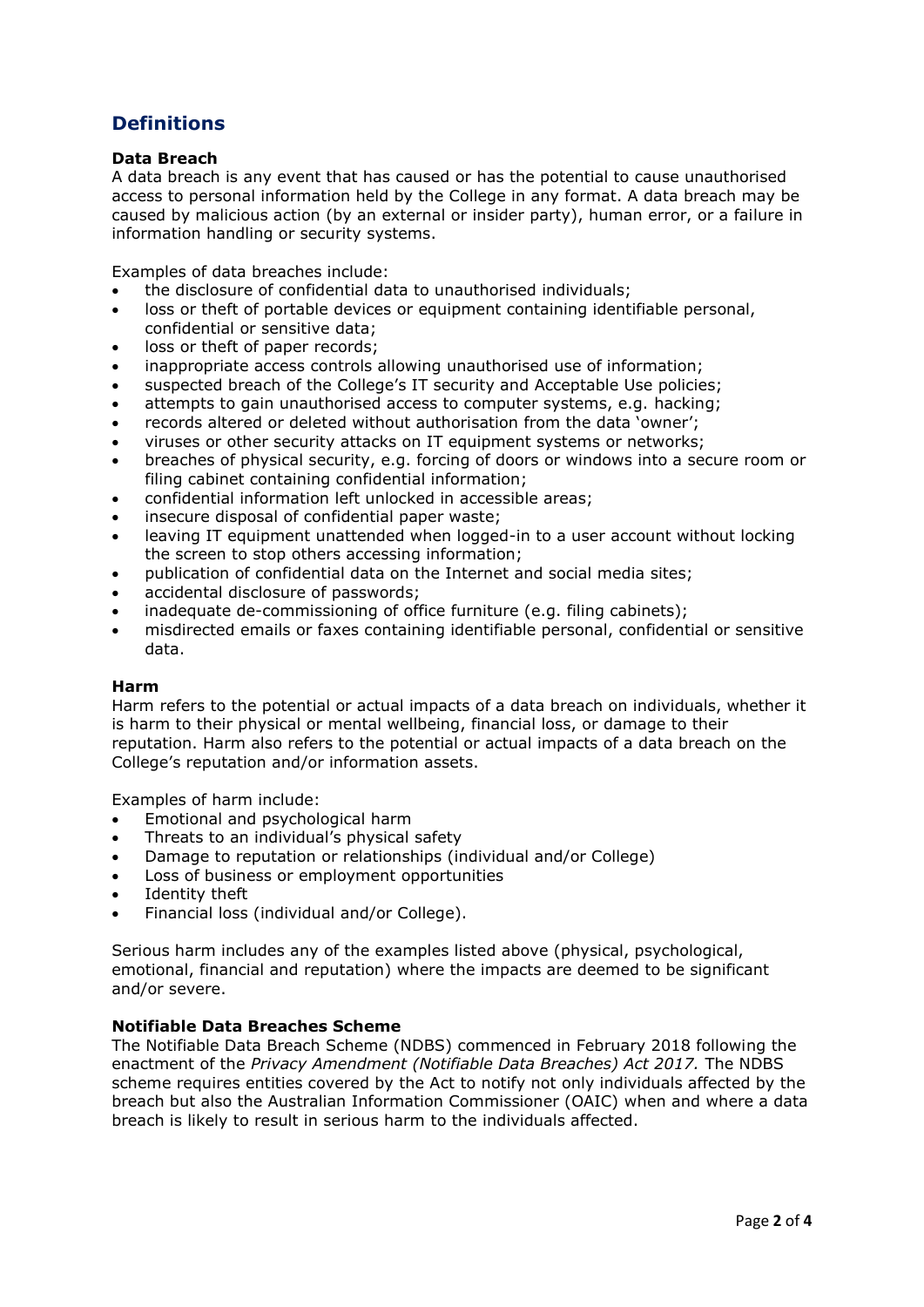#### **Personal Information**

Personal information is information about an identified individual, or an individual who is 'reasonably identifiable'. Information that is not about an individual on its own can become personal information when it is combined with other information and this combination results in an individual becoming 'reasonably identifiable'.

### **Procedures**

#### **Preventative Practices**

Staff and students are expected to be mindful of practices which may cause a data breach, such as:

- loss of portable devices or equipment containing identifiable personal, confidential or sensitive data;
- unauthorised use of information;
- a breach of the College's IT security and Acceptable Use policies;
- confidential information left unlocked in accessible areas;
- leaving IT equipment unattended when logged-in to a user account and failing to lock the screen to stop others accessing information;
- publication of confidential data on the Internet and social media sites;
- accidental disclosure of passwords;
- misdirected emails containing identifiable personal, confidential or sensitive data.

At all times, staff and students are urged to exercise due care and diligence in relation to these matters.

#### **Incident Alerts**

Where a data breach is known to have occurred (or is suspected) by any member of the College community, or by OLMC's contractors and service providers, the person(s) who becomes aware of this must in the first instance alert the ICT Coordinator and/or a member of the College Leadership Team.

The alert can be in person or via phone and include when the breach occurred or was first suspected (time and date); a description of the breach or suspected breach; the type of personal information involved; cause of the breach (if known); how it was discovered; which system(s) if any are affected (if known); and whether corrective action has occurred to remedy or ameliorate the breach (or suspected breach).

#### **Data Breach Response Team**

OLMC's Data Breach Response Team is responsible for carrying out the actions that reduce the potential impact of a data breach and that achieve a resolution to the cause and impacts of the breach. The Data Breach Response Team includes the following staff:

- The Principal (Chair)
- The ICT Coordinator
- The Business Manager
- The Network Manager

Depending on the nature and extent of the breach, other staff and external consultants may be co-opted, such as a media/communications advisor, lawyer, cybersecurity expert or ICT forensics consultant.

The Team will be guided by a four-steps response process specified in the *OLMC Data Breach Response Plan* (September 2021). These steps are:

- 1. Containing the breach
- 2. Assessing the breach
- 3. Notifying affected individuals and relevant authorities
- 4. Preventing future breaches.